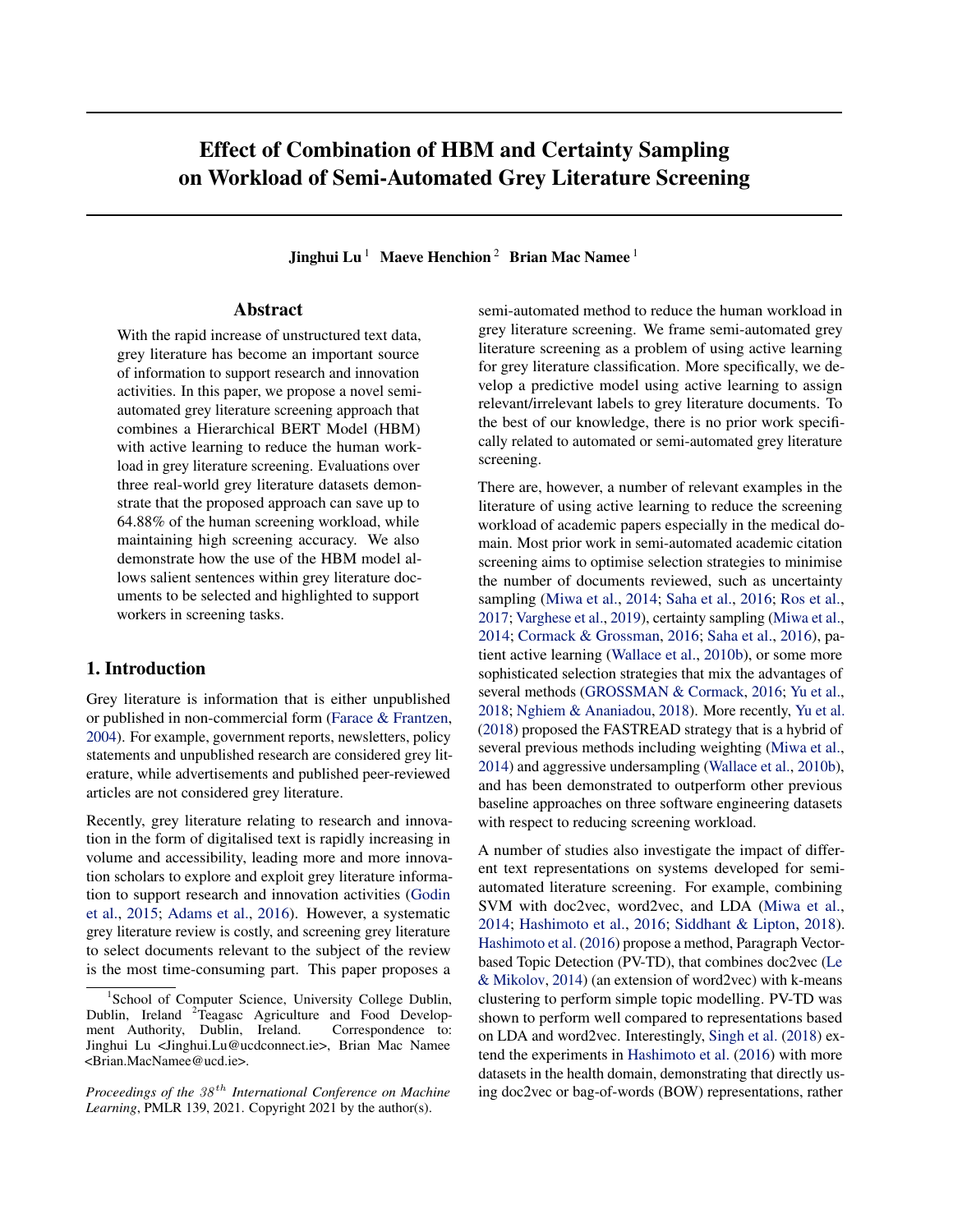than PV-TD, can achieve better results.

Though there are many similarities between semi-automated grey literature screening and academic literature screening, some differences exist, and hence more exploration is required in semi-automated grey literature screening. For example, in a systematic literature review for evidence-based practice (an approach to deliver health care by synthesising knowledge from studies and clinical data), practitioners cannot afford to miss any relevant documents because that means missing a potential treatment [\(Choi et al.,](#page-8-0) [2012\)](#page-8-0). However, in a systematic grey literature review for research and innovation, researchers aim to find new and useful information [\(Godin et al.,](#page-8-0) [2015\)](#page-8-0) rather than to evaluate all information related to a topic. So, it is acceptable to miss some relevant documents in a grey literature review. Also, the nature of grey literature datasets, such as the lack of document structure (grey literature lacks keywords, abstracts, etc.), necessitates specifically tailored approaches to be used.

With recent advances in text representations provided by BERT [\(Devlin et al.,](#page-8-0) [2018\)](#page-8-0) and its variants [\(Liu et al.,](#page-8-0) [2019;](#page-8-0) [Lan et al.,](#page-8-0) [2019;](#page-8-0) [Sanh et al.,](#page-8-0) [2019\)](#page-8-0), active learning systems have further improved the performance for text classification. [Lu & MacNamee](#page-8-0) [\(2020\)](#page-8-0) proposed the Adaptive Tuning Active Learning (ATAL) process where fine-tuning was incorporated into an active learning procedure, demonstrating that active learning could benefit from the iteratively improved document representations by fine-tuning language models with the labelled data in hand. We believe that it is possible to take advantage of BERT-like models to form novel document representations that are suitable for grey literature.

In this work, we argue that applying Hierarchical BERT Model (HBM) [\(Lu et al.,](#page-8-0) [2021\)](#page-8-0) — a BERT variant that considers the sentence-level information — can alleviate problems caused by the characteristics (i.e. lack of document structure) of data from grey literature. Then, we propose combining the HBM with active learning to build a semi-automated system to reduce screening workload. Certainty-based active learning, which has been shown to be very effective in semi-automated screening of academic literature [\(Miwa et al.,](#page-8-0) [2014;](#page-8-0) [Hashimoto et al.,](#page-8-0) [2016;](#page-8-0) [Przybyła](#page-8-0) [et al.,](#page-8-0) [2018\)](#page-8-0). Hence, we propose applying HBM+Certaintybased active learning to semi-automate the screening of grey literature.

Also, [Wallace et al.](#page-9-0) [\(2011\)](#page-9-0) point out that annotation efficiency is an obstacle in active learning, and sentence highlighting as an extra benefit of HBM (noting that this was established in [Lu et al.](#page-8-0) [\(2021\)](#page-8-0)) can provide explanatory sentences which are helpful in the annotation tasks that must be completed by a human annotator. This work shows that HBM+active learning can select explanatory sentences to support a human reviewer's work.

Our contributions are: (1) we are the first to propose a solution to the task of semi-automated grey literature screening; (2) this paper presents several experiments based on three real-world agri-food grey literature datasets to demonstrate the utility of HBM+Certainty-based active learning in reducing the manual workload in grey literature screening.

The remainder of the paper is organised as follows: Section 2 describes the Hierarchical BERT Model (HBM); Section [3](#page-2-0) describes experiments to demonstrate the effectiveness of HBM+Certainty in semi-automated screening of grey literature; Section [4](#page-4-0) presents and discusses the experimental results and Section [5](#page-6-0) demonstrates that the selected explanatory sentences can be a helpful support for human screeners; finally, Section [6](#page-7-0) draws conclusions.

# 2. The Hierarchical BERT Model

Inspired by the Hierarchical Attention Network (HAN) [\(Yang et al.,](#page-9-0) [2016\)](#page-9-0), which was the first work to use sentencelevel information for text classification, [Lu et al.](#page-8-0) [\(2021\)](#page-8-0) proposed the Hierarchical BERT Model (HBM) that extends BERT to use sentence structure information in forming document representations. The model consists of 3 components: (1) the token-level Roberta encoder [\(Liu et al.,](#page-8-0) [2019\)](#page-8-0) that extracts the token-level features and forms the vector representation for each sentence; (2) the sentence-level BERT encoder that takes the sentence vectors generated by the token-level Roberta encoder as inputs, generating the document representation by considering the association between sentences of a document; and (3) the prediction layer that predicts the class of a document based on the document representation provided by the sentence-level BERT encoder. The architecture and detailed implementations of each component are described in [Lu et al.](#page-8-0) [\(2021\)](#page-8-0).

[Lu et al.](#page-8-0) [\(2021\)](#page-8-0) conducted various evaluation experiments on six datasets of different sources (e.g. online reviews, blogs, news articles), demonstrating that HBM works well in low labelled data scenario (i.e. size of training set ranges from 50 to 200). Also, they proposed the method to infer important sentences based on the attention weights inside the HBM, and conducted a user study to show that the important sentences were helpful in accelerating human labelling tasks. Therefore, we believe that the combination of HBM and active learning can be effective in reducing the human workload in grey literature screening. In the next section, we will present experiments that demonstrate the utility of combining HBM with active learning for semiautomated grey literature screening.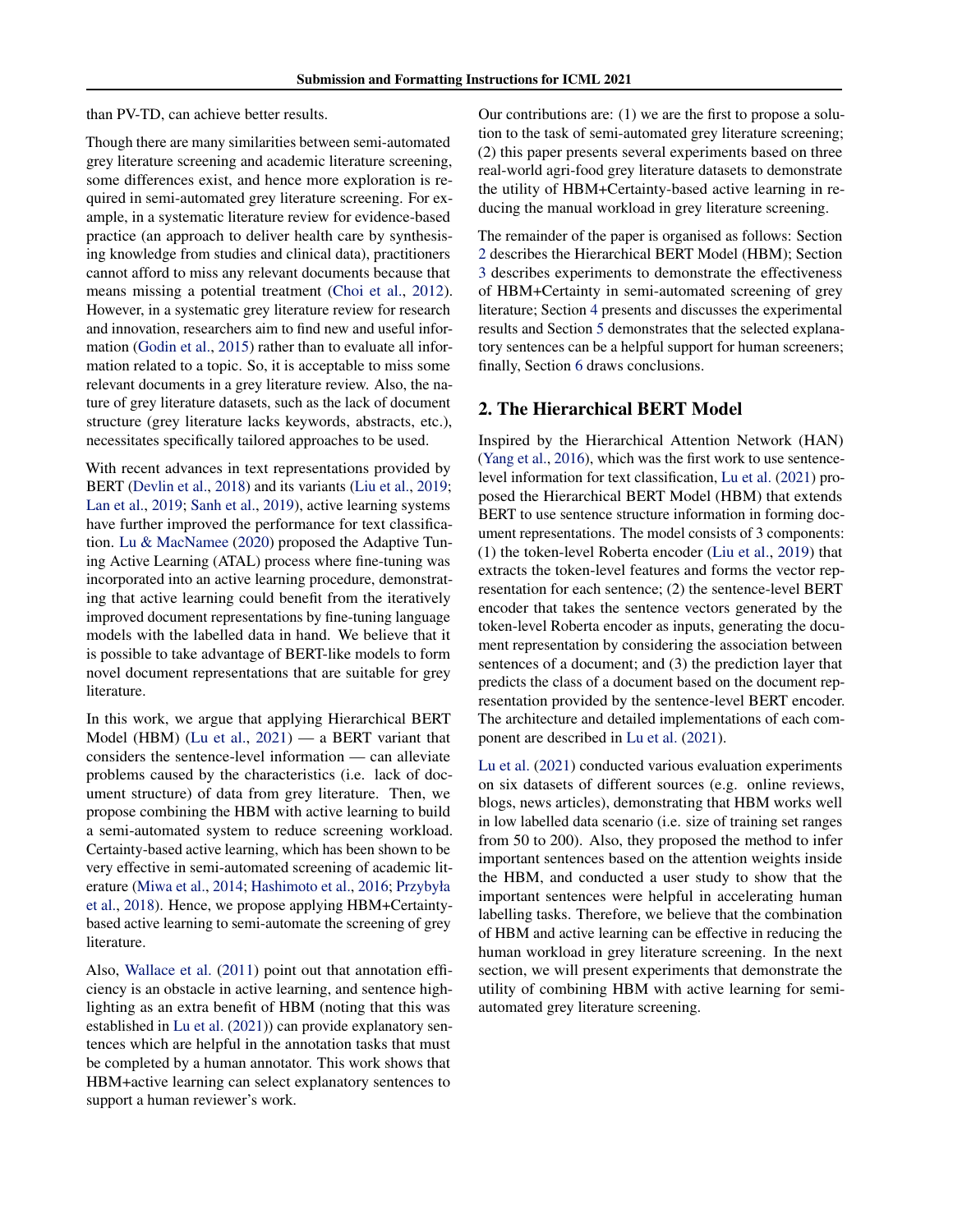# <span id="page-2-0"></span>3. Evaluating the HBM+Certainty Sampling for Semi-automated Grey Literature Screening

In this section we describe a set of experiments designed to evaluate the effectiveness of the HBM+Certainty approach to semi-automated grey literature screening. The following subsections describe the datasets used in the experiments, the active learning framework, the baseline approaches used in the experiments, and the evaluation metrics used.

# 3.1. Datasets

We evaluate the performance of various active learning methods on three fully labelled (i.e. relevant/irrelevant) agri-food domain grey literature datasets. The use of fully labelled datasets allows us to simulate data labelling by a human oracle, and is common in active learning for semi-automated academic citation screening [\(Hu et al.,](#page-8-0) [2010;](#page-8-0) [Hashimoto](#page-8-0) [et al.,](#page-8-0) [2016;](#page-8-0) [Zhang et al.,](#page-9-0) [2017;](#page-9-0) [Zhao,](#page-9-0) [2017;](#page-9-0) [Singh et al.,](#page-9-0) [2018\)](#page-9-0). These datasets are collected and labelled by agri-food domain experts working in the area of agri-food research and innovation from the Teagasc research centre.<sup>1</sup>

- Animal By-Products: 152 *relevant* articles and 962 *irrelevant* articles regarding applications of animal byproducts. Articles about animal by-products applications are labelled as relevant, while articles that mention by-products but do not describe any specific application (i.e. animal by-products news, policies and so on) are labelled as irrelevant. The average number of sentences per document is 96.16 and the maximum number of sentences is 7974.
- Anaerobic Digestion: 223 *relevant* articles and 533 *irrelevant* articles regarding anaerobic digestion. The articles concerning current and future anaerobic digestion inputs and technologies are labelled as relevant articles, while the irrelevant ones are mainly relating to anaerobic digestion policy, community and economics, as well as advertisements. The average number of sentences per document is 58.74 and the maximum number of sentences is 2164.
- Mastitis: 162 *relevant* articles and 375 *irrelevant* articles regarding mastitis in cows. The articles concerning dairy cow mastitis are labelled as relevant articles, while irrelevant ones are mainly relating to other animal mastitis or other infections such as mad cow disease. The average number of sentences per document is 57.19 and the maximum number of sentences is 875.

It should be noted that the documents collected are in different formats such as PDFs, Word documents, and html files.

For Word documents and html files, we can directly extract the raw text. For PDFs, optical character recognition tools are used to extract text information.<sup>2</sup>

### 3.2. Active Learning Framework

We apply pool-based active learning [\(Settles,](#page-9-0) [2009\)](#page-9-0). At the outset, we train all classifiers with the same 10 documents (i.e. 5 positive documents and 5 negative documents) sampled at random from a dataset to seed the initial labelled data pool  $\mathcal L$  for the active learning process. Subsequently, 10 unlabelled documents, whose ground truth labels will be revealed to each classifier, are selected according to a certain selection strategy. These documents are moved from the unlabelled data pool  $U$  to  $\mathcal L$  (with their labels) and the classifiers are retrained based on the current  $\mathcal{L}$ . After each round the retrained classifier is used to label all of the examples remaining in  $U$  and we evaluate the performance of the system at this point. We repeat this active learning procedure until all documents are labelled. Also, the active learning process is repeated 10 times using different random seeds and the performance measures reported are averaged across these repetitions.

### 3.3. Baselines and Setup

We compare the HBM+Certainty approach with several baseline approaches. These baseline approaches are structured as a combination of a text representation technique commonly used in automated citation screening studies, a state-of-the-art selection strategy from other domains (i.e. screening social science/software engineer/biomedical literature), and a classifier. Unless otherwise stated the classifier used is an SVM as this has been shown to be effective in active learning for text classification problems [\(Wallace et al.,](#page-9-0) [2010a;](#page-9-0) [Miwa et al.,](#page-8-0) [2014;](#page-8-0) [Hashimoto et al.,](#page-8-0) [2016;](#page-8-0) [Singh](#page-9-0) [et al.,](#page-9-0) [2018\)](#page-9-0).

Uncertainty sampling, which is generally regarded as a good selection strategy from many domains such as evidencebased medicine [\(Ma,](#page-8-0) [2007;](#page-8-0) [Wallace et al.,](#page-9-0) [2010b;](#page-9-0) [Carvallo &](#page-8-0) [Parra,](#page-8-0) [2019\)](#page-8-0) and clinical text [\(Chen et al.,](#page-8-0) [2012\)](#page-8-0), is adopted as a baseline selection strategy in the experiment. Here, we combine uncertainty sampling with various text representations based on  $HBM^3$ , Roberta<sup>4</sup> and fine-tuned Roberta using the ATAL scheme described in [\(Lu & MacNamee,](#page-8-0) [2020\)](#page-8-0) 5 (which are denoted as Uncertainty+HBM, Uncer-

<sup>1</sup> https://www.teagasc.ie/

 $2\overline{V}$  used the BeautifulSoup (https://pypi.org/project/beautifulsoup4/) and pdfminer (https://pypi.org/project/pdfminer/) package for parsing and extracting text from htmls and pdfs.

<sup>&</sup>lt;sup>3</sup>HBM method adopts a fine-tuned HBM model with a softmax layer as a classifier.

<sup>&</sup>lt;sup>4</sup>We used the "roberta-base" model which can be found on https://github.com/huggingface/transformers.

<sup>&</sup>lt;sup>5</sup>The ATAL approach adopts a fine-tuned Roberta model with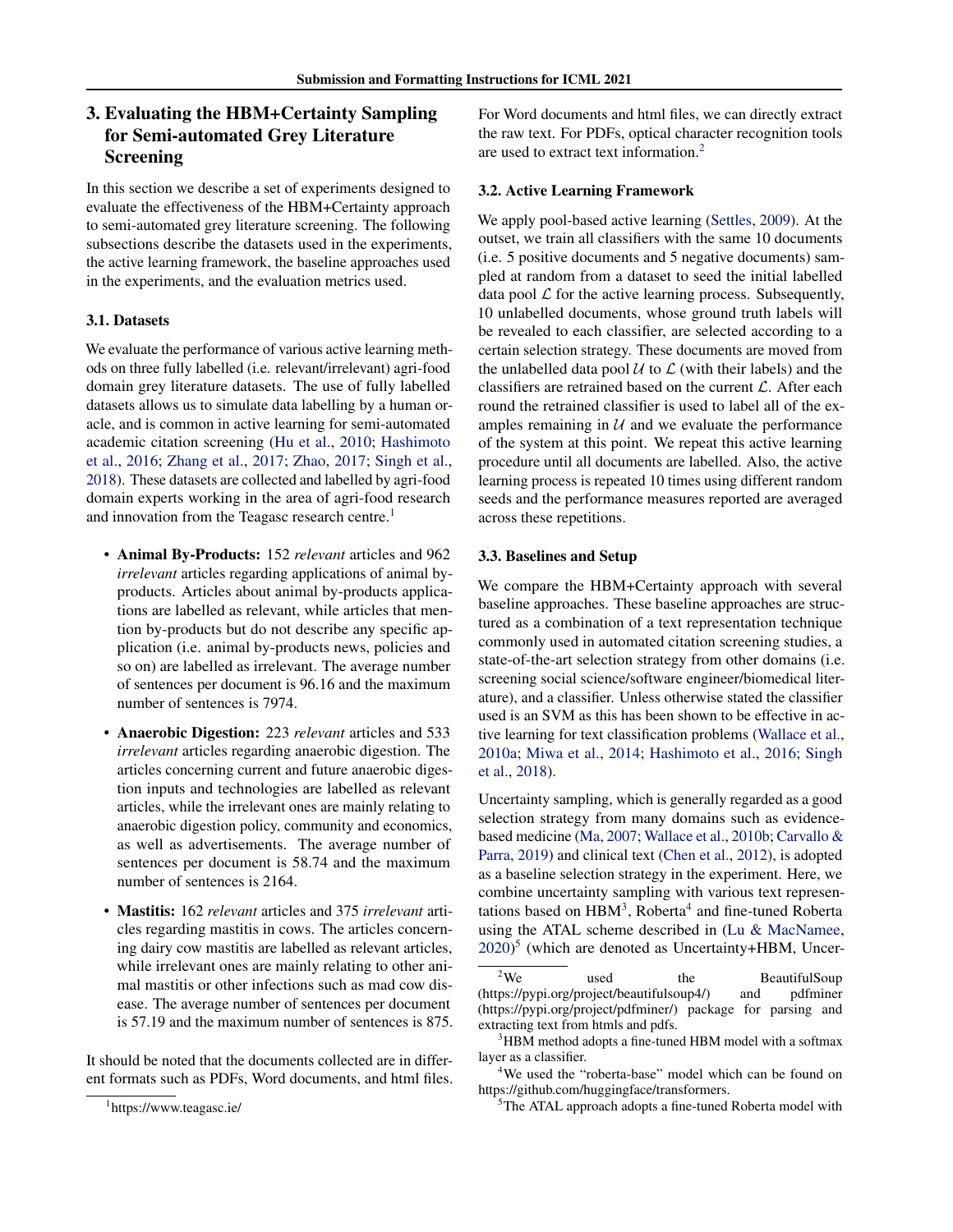tainty+Roberta and Uncertainty+ATAL).

Certainty sampling, which is another good selection strategy for semi-automated academic literature screening [\(Miwa](#page-8-0) [et al.,](#page-8-0) [2014;](#page-8-0) [Cormack & Grossman,](#page-8-0) [2016;](#page-8-0) [Saha et al.,](#page-8-0) [2016\)](#page-8-0), is also adopted as a baseline selection strategy in the experiment. Also, we combine certainty sampling with various text representations based on HBM, Roberta and fine-tuned Roberta using the ATAL scheme (which are denoted as Certainty+HBM, Certainty+Roberta and Certainty+ATAL).

FASTREAD [\(Yu et al.,](#page-9-0) [2018\)](#page-9-0), a state-of-the-art selection strategy proposed for screening software engineering citations, is adopted as another baseline selection strategy. [Yu](#page-9-0) [et al.](#page-9-0) [\(2018\)](#page-9-0) used TF-IDF in FASTREAD, however, based on the preliminary experiments we found that TF-IDF can not achieve results that are comparable with other deeplearning-based text representations. Hence, TF-IDF was also replaced with representations based on HBM, Roberta and ATAL (which are denoted as FASTREAD+HBM, FAS-TREAD+Roberta and FASTREAD+ATAL).

[Hashimoto et al.](#page-8-0) [\(2016\)](#page-8-0) proposed the Paragraph Vector Topic Detection+Certainty (Certainty+PV-TD) method which has been shown to outperform a word2vec-based method in health citations screening. This is adopted as another baseline approach in our experiment.

For baseline approaches using an SVM classifier (i.e. Roberta/ATAL/PV-TD-based approaches), we adopt the SVM+weighting scheme to counter the imbalance problem, using settings following [Miwa et al.](#page-8-0) [\(2014\)](#page-8-0). The parameters used for PV-TD follow those used by [Hashimoto](#page-8-0) [et al.](#page-8-0) [\(2016\)](#page-8-0). The settings of ATAL are following [Lu & Mac-](#page-8-0)[Namee](#page-8-0) [\(2020\)](#page-8-0), except that we start the first fine-tuning when 50 instances are labelled based on some preliminary experiments. For all HBM-based methods, all hyper-parameter settings are following [Lu et al.](#page-8-0) [\(2021\)](#page-8-0), except that we set the maximum number of sentences to 512, 512 and 128 for the *Animal by-products*, *Anaerobic Digestion*, and *Mastitis* datasets respectively based on the document lengths of these datasets and use 15 epochs for training.

### 3.4. Evaluation Metrics

As highlighted previously, what innovation scholars want from a grey literature review is to find a large number of relevant documents. This is in contrast to the goal of typical academic literature review screening in which finding all sources is key. In a typical systematic academic literature review, researchers cannot afford to miss any potential approaches, especially in the medical field. In this context, various evaluation metrics highlighting recall are usually used in semi-automated screening of academic literature, for example Yield, U19 [\(Wallace et al.,](#page-9-0) [2010a\)](#page-9-0), and F3

[\(Bekhuis & Demner-Fushman,](#page-8-0) [2012\)](#page-8-0). However, since we do not emphasise recall in semi-automated grey literature screening, other metrics are more appropriate.

Based on the assumption that, in practice, users will have limited time during active learning which is quite common in a grey literature review (users will cease the procedure when they think they have reviewed enough data), we consider that a good system can provide more relevant documents as early as possible. Hence, we use coverage [\(Miwa](#page-8-0) [et al.,](#page-8-0) [2014\)](#page-8-0)<sup>6</sup> to measure the performance of the different systems examined. Coverage measures the ratio of the relevant documents reviewed by the oracle (i.e. the human annotator) so far to the total relevant documents in the dataset. More specifically, coverage can be defined as follows:

$$
coverage = \frac{TP^H}{TP^H + TP^M + FN^M}
$$
 (1)

where  $TP^H$  denotes the number of *true positives* reviewed by the oracle; and  $TP^M$  and  $FN^M$  indicate the number of *true positives* and *false negatives* predicted by the machine respectively. Intuitively, for a given manual annotation workload, the higher the coverage performance the better the active learning method.

Also, by computing the Area Under the Coverage Curve (AUCC), we can estimate how quickly the system can provide the user with relevant documents [\(Przybyła et al.,](#page-8-0) [2018\)](#page-8-0). To further understand the AUCC, we can view Figure [1](#page-4-0) which shows the coverage performance of the Certainty+HBM method when applied to the Animal Byproducts dataset. In this figure, the X-axis is the number of labelled documents and the Y-axis represents performance measured using coverage. The area coloured by light blue denotes the AUCC score of the Certainty+HBM curve. Intuitively, a larger area indicates better performance.

For evaluating the workload saved by the active learning system, we use the work saved over sampling at 95% coverage (referred to as WSS@95%) [\(Przybyła et al.,](#page-8-0) [2018\)](#page-8-0), which indicates the percentage of documents that the reviewer does not have to read (because those documents has been safely screened out by the active learning system) when the active learning system yields a coverage performance of 95% (i.e. 95% of relevant documents has been reviewed by the oracle)<sup>7</sup>, compared with screening in a random order. WSS@95% can be calculated by the following equation:

a softmax layer as a classifier.

<sup>6</sup> [Przybyła et al.](#page-8-0) [\(2018\)](#page-8-0) also rephrase this metric as recall in the active learning context, to avoid confusion, we use the name coverage in this paper.

 $7$ In practice, it is not possible for a reviewer to know exactly when the desired coverage has been achieved. Here we use the fully-labelled dataset to simulate the data labelling process.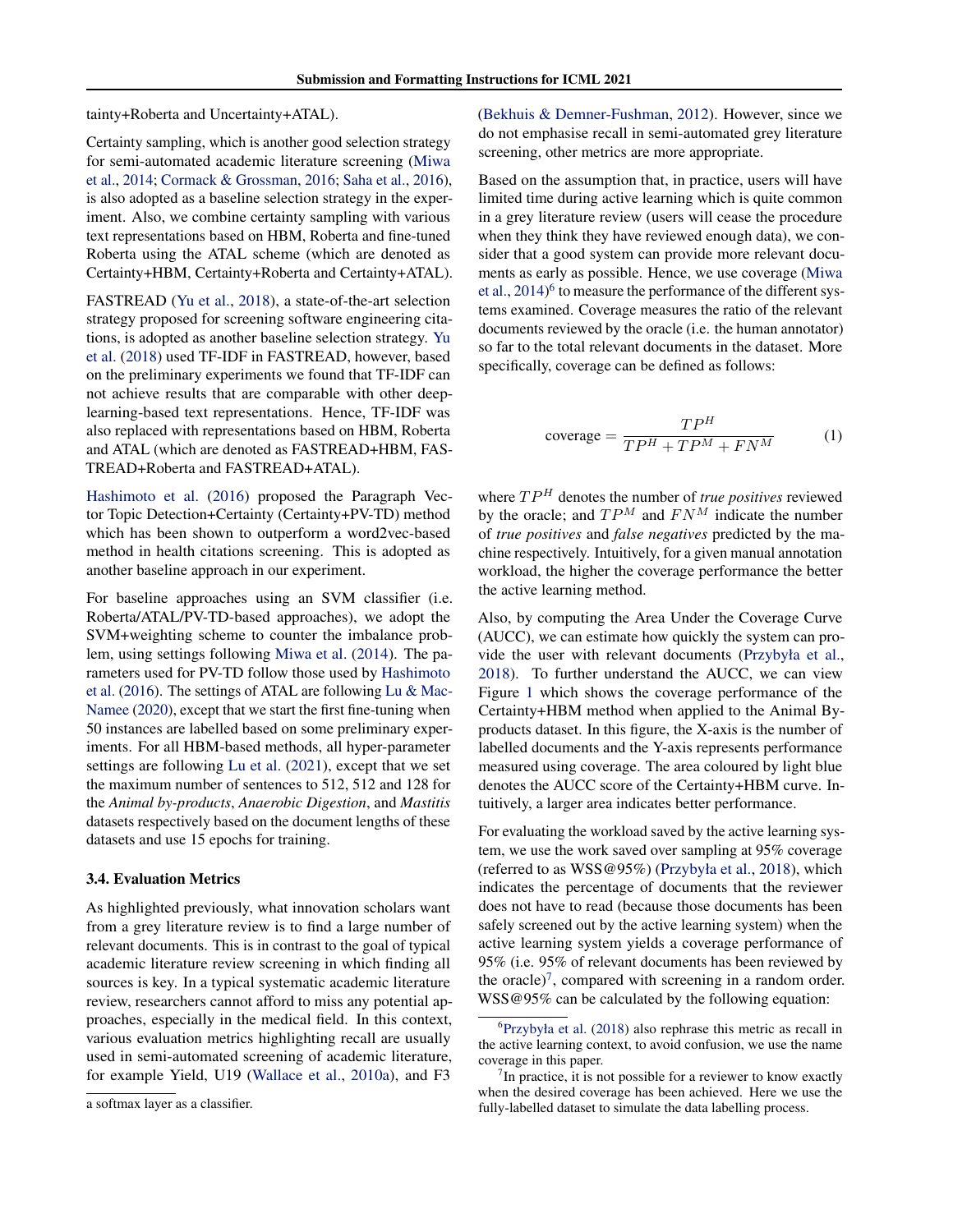#### <span id="page-4-0"></span> $WSS@95\% = \frac{0.95N - X_{95}}{N}$ N (2)

where  $X_{95}$  is the number of documents that have been reviewed by the oracle when the active learning system achieves coverage of 95%; and  $N$  is the total number of documents in the dataset. We assume that if random selection were used, an oracle would have to label 95% of the documents in a pool to achieve 95% coverage. Thus, the reduction between  $0.95N$  and  $X_{95}$  is the workload saved by the active learning system to be evaluated. The saved workload is normalised by dividing the total number of documents, N. Intuitively, a larger  $WSS@95%$  indicates a better active learning system.

Figure 1 also illustrates the WSS@95% metric. The horizontal coordinate of the dashed black vertical line is 345, which indicates that the Certainty+HBM model reaches coverage of 95% after 345 documents have been labelled by the oracle. Hence, the WSS@95% of Certainty+HBM is approximated by  $(0.95*1114 - 345)/1114 \approx 64.03\%$  (the number of total documents in the *Animal By-products* dataset is 1114).



Figure 1. The coverage performance of the Certainty+HBM method when applied to the *Animal By-products* dataset. The X-axis represents the number of documents that have been manually annotated and the Y-axis denotes the coverage. The curve starts with 10 along the X-axis because of the seeded instances. The horizontal coordinate of the dashed vertical line is  $X_{95}$  of the coverage curve, which indicates the number of documents that have been manually annotated when an optimal coverage performance of 95% is reached. The area coloured by light blue denotes the AUCC score of the coverage curve.

# 4. Results and Discussion

This section presents and discusses the results of the experiments run to evaluate the effectiveness of the HBM approach to semi-autoamted grey literature screening.

### 4.1. Results

Figures [2,](#page-5-0) [3](#page-5-0) and [4](#page-6-0) show the performance, measured using coverage, achieved by various active learning systems when applied to the *Animal By-products*, *Anaerobic Digestion* and *Mastitis* datasets respectively. In these figures, the Xaxis is the number of labelled documents and the Y-axis is the performance measured using coverage. In all cases, the coverage curves dramatically increase, which can be explained by the fact that as the number of reviewed documents increases there are more and more relevant documents included and reviewed by the oracle.

For example, in the *Animal By-products* dataset (see Figure [2\)](#page-5-0), if given a specific manual annotation workload of 20% (i.e. 20% of the documents are manually reviewed), HBM+Certainty seems to be the best method which discovers 79.04% of relevant documents compared to 75.71% of relevant documents retrieved by ATAL+Certainty (the second best performing method), and 68.57% by Roberta+Certainty (the third best performing method).

With regard to the *Anaerobic Digestion* dataset (see Figure [3\)](#page-5-0), the coverage performance of HBM+Certainty and ATAL+Certainty are very close and are better than that of other methods. For the *Mastitis* dataset (see Figure [4\)](#page-6-0), during all iterations, we observe a similar pattern that the performance obtained by HBM+Certainty is slightly higher than that of ATAL+Certainty and these two methods outperform other methods by a reasonable margin.

We can also look at Table [1](#page-5-0) which summarises the performance of the active learning methods compared with respect to AUCC score to further assess the effectiveness of each method. In this table, the first column denotes active learning methods. Each row denotes the AUCC score of the specific method over three different grey literature datasets. The AUCC scores are calculated by the trapezoidal rule and normalised by the maximum possible area, to bound the values between 0 and 1. The best performing AUCC score of each dataset is highlighted and the number in parentheses indicates the rank of the method regarding a specific dataset (the smaller the number the higher the rank).

Overall, again, the experimental results demonstrate that HBM+Certainty is the most effective method in two grey literature datasets. However, in the *Anaerobic Digestion* dataset, ATAL+Certainty achieves a slight improvement in performance over the HBM+Certainty approach. By contrast, it seems that Certainty+PV-TD is the least effective method for screening grey literature as it performs worst in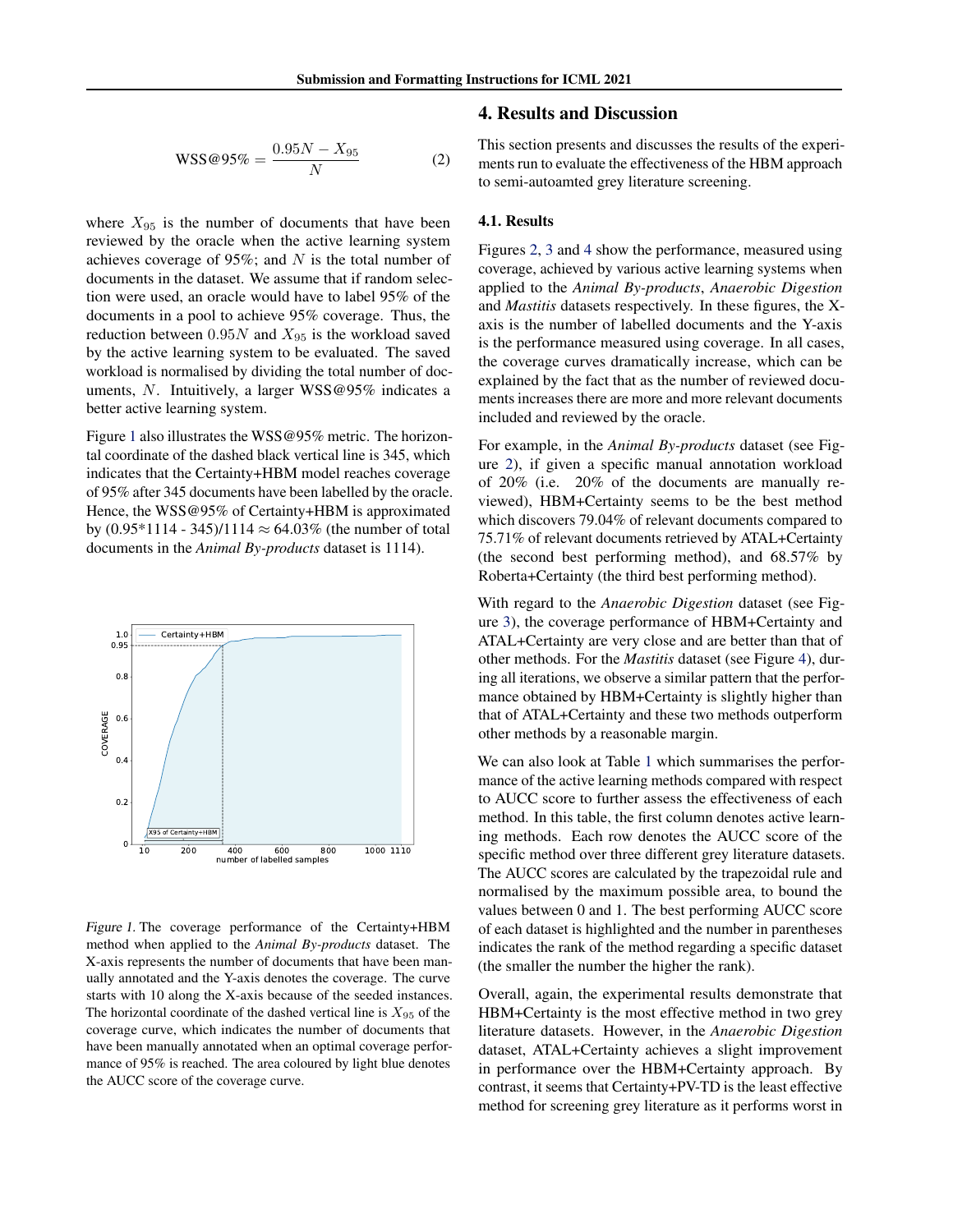| <b>Methods</b>       | <b>Animal By-Products</b> | <b>Anaerobic Digestion</b> | <b>Mastitis</b> | <b>Avg Rank</b> |
|----------------------|---------------------------|----------------------------|-----------------|-----------------|
| FASTREAD+Roberta     | 0.8077(5)                 | 0.8138(5)                  | 0.5786(8)       | 6.0             |
| <b>FASTREAD+ATAL</b> | 0.8226(4)                 | 0.8381(4)                  | 0.6451(4)       | 4.0             |
| <b>FASTREAD+HBM</b>  | 0.7841(8)                 | 0.8109(6)                  | 0.7040(3)       | 5.6             |
| Certainty+Roberta    | 0.8353(3)                 | 0.8394(3)                  | 0.5748(9)       | 5.0             |
| Certainty+ATAL       | 0.8657(2)                 | 0.8551(1)                  | 0.7133(2)       | 1.6             |
| Uncertainty+Roberta  | 0.8056(6)                 | 0.4851(10)                 | 0.6239(5)       | 7.0             |
| Uncertainty+ATAL     | 0.7022(9)                 | 0.7519(7)                  | 0.6022(7)       | 7.6             |
| Uncertainty+HBM      | 0.7991(7)                 | 0.6150(8)                  | 0.6119(6)       | 7.0             |
| Certainty+PV-TD      | 0.6459(10)                | 0.5387(9)                  | 0.4957(10)      | 9.6             |
| Certainty+HBM        | 0.8713(1)                 | 0.8491(2)                  | 0.7394(1)       | 1.3             |

<span id="page-5-0"></span>Table 1. AUCC score of 10 different active learning methods over three grey literature datasets. The best performing AUCC score of each dataset is highlighted and the number in parentheses indicates the rank of the method regarding a specific dataset (the smaller the number the higher the rank).



Figure 2. Comparisons of performance of 10 different active learning processes when applied to the *Animal By-products* dataset.

two out of three grey literature datasets.

Figure [5](#page-6-0) summarises the WSS@95% scores obtained by the 10 active learning systems compared across three agri-food domain grey literature datasets, which can be used to assess the different approaches in terms of work saved. It can be noted that, with respect to WSS@95%, the HBM+Certainty approach outperforms other methods by a large margin in the *Animal By-products* dataset. The improvements varied from 4.34% compared with ATAL+Certainty to 68.03% compared with ATAL+Uncertainty. In the other two datasets, though the HBM+Certainty approach does not save the most workload, it still reaches a performance level Example of the best performance of 10 different active learn-<br>
Figure 2. Comparisons of performance of 10 different active learn-<br>
Figure 3. Comparisons of performance of 10 different active line<br>
two out of three grey lit



Figure 3. Comparisons of performance of 10 different active learning processes when applied to the *Anaerobic Digestion* dataset.

for the *Anaerobic Digestion* dataset and HBM+FASTREAD for the *Mastitis* dataset. It is also interesting to discover that some methods achieve negative WSS@95% scores, which indicates the methods fail to reduce the manual annotation workload, e.g. Certainty+PV-TD in the *Mastitis* dataset.

### 4.2. Discussion

These experimental results show that with respect to Area Under Coverage Curve (AUCC), the proposed HBM+Certainty approach surpasses the state-of-the-art methods from other domains (i.e. PV-TD and FASTREAD), demonstrating the effectiveness of the proposed method when applied to semi-automated screening of grey literature.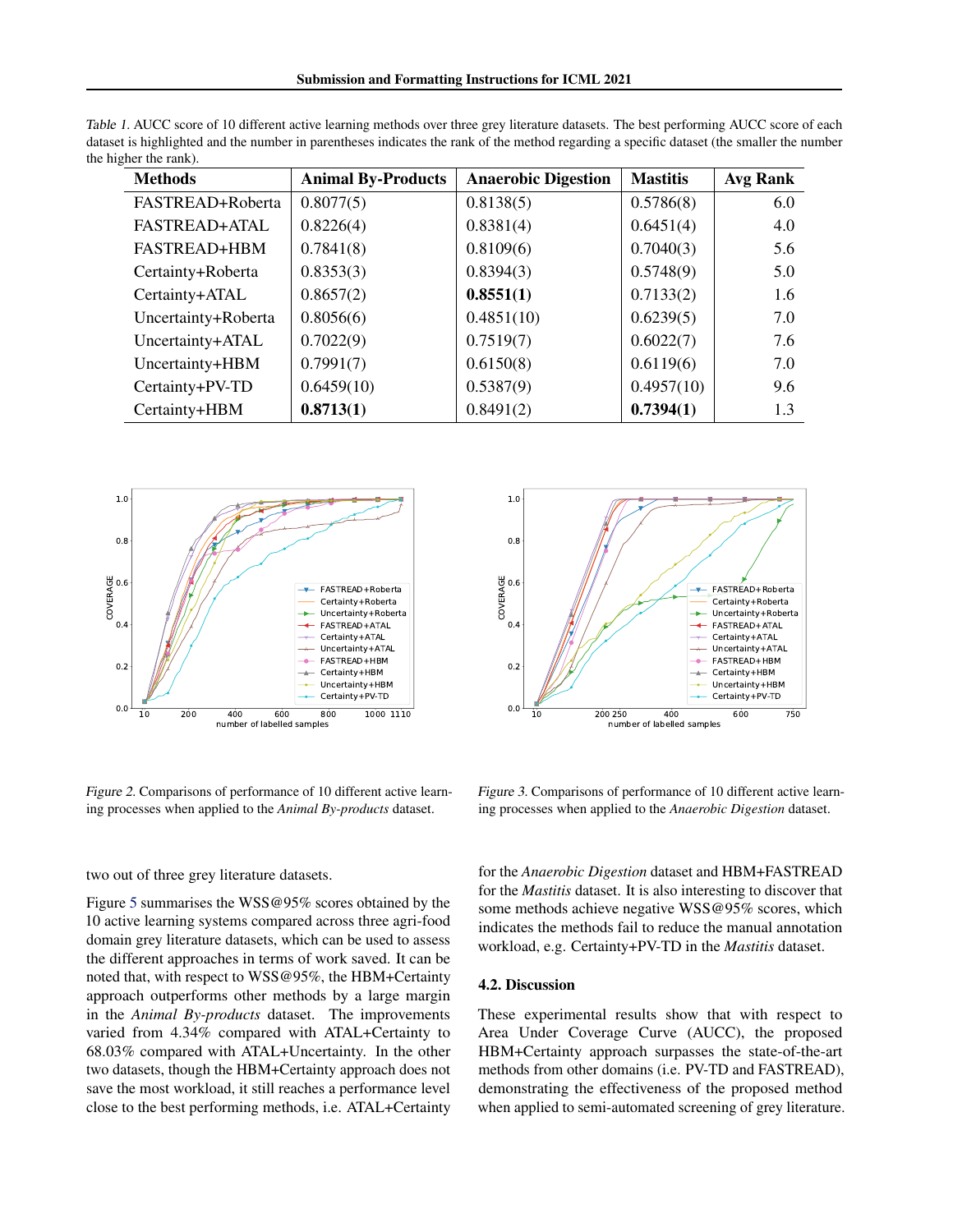<span id="page-6-0"></span>

Figure 4. Comparisons of performance of 10 different active learning processes when applied to the *Mastitis* dataset.



Figure 5. WSS@95% achieved by different active learning methods across three agri-food domain grey literature datasets. The horizontal axis denotes the WSS@95%. The method name and its performance (i.e. number in brackets) are beside the corresponding horizontal bar.

cannot consistently outperform other methods, it is more likely due to the different focuses of the two evaluation metrics. WSS@95% focuses on the workload at the fixed moment when 95% of relevant documents are retrieved, the AUCC metric averages the workload across all coverage levels. It is likely that usually the reviewer will end the active learning process much earlier than when 95% of relevant documents are retrieved when screening grey literature in practice. Hence, we focus more on the AUCC metric which reflects the overall performance of the active learning system.

Also, some methods achieve negative WSS@95% scores, which indicates that the methods fail to reduce the manual annotation workload (e.g. Certainty+PV-TD in the Mastitis dataset). This suggests that the active learning approach to semi-automated grey literature screening may not be a solution if not done correctly, hence highlighting the importance of the experiments undertaken here.

Consequently, we conclude that the proposed HBM+Certainty approach is an effective approach to semi-automated grey literature screening.

# 5. Highlighting Salient Sentences

As described in [Lu et al.](#page-8-0) [\(2021\)](#page-8-0), HBM, via the sentencelevel self-attention mechanism, can be used to identify the important sentences in documents. These can be used as explanatory sentences to improve the efficiency of the oracle's labelling. In this section we provide an illustrative example to show how this would work in the active learning context with the agri-food datasets. The process for inferring important sentences is following [Lu et al.](#page-8-0) [\(2021\)](#page-8-0).

Figures [6](#page-7-0) shows an example of a relevant article from the Animal By-products datasets.<sup>8</sup> The selected sentences are highly related to applications of animal by-products which is evidenced by the text *"A myriad of uses for these items – leather products from hides lubricants plastics soaps glycerin gelatins and ......"* and *"In the U.S. edible offal animal organs such as liver heart and stomach is used to produce sausages hot dogs and other processed meat products it is also a major ingredient in pet foods. ".* Also, the model successfully skipped irrelevant sentences such as URL links, and named entities (i.e. titles, organizations). These highlighted sentences can support a human screener to perform screening faster during the active learning process.

Even though with respect to WSS@95%, HBM+Certainty

<sup>&</sup>lt;sup>8</sup>More examples and code are available at https://github.com/GeorgeLuImmortal/Effect-of-Combinationof-HBM-and-Certainty-Sampling-on-Workload-of-Semi-Automated-Grey-Literature-Sc.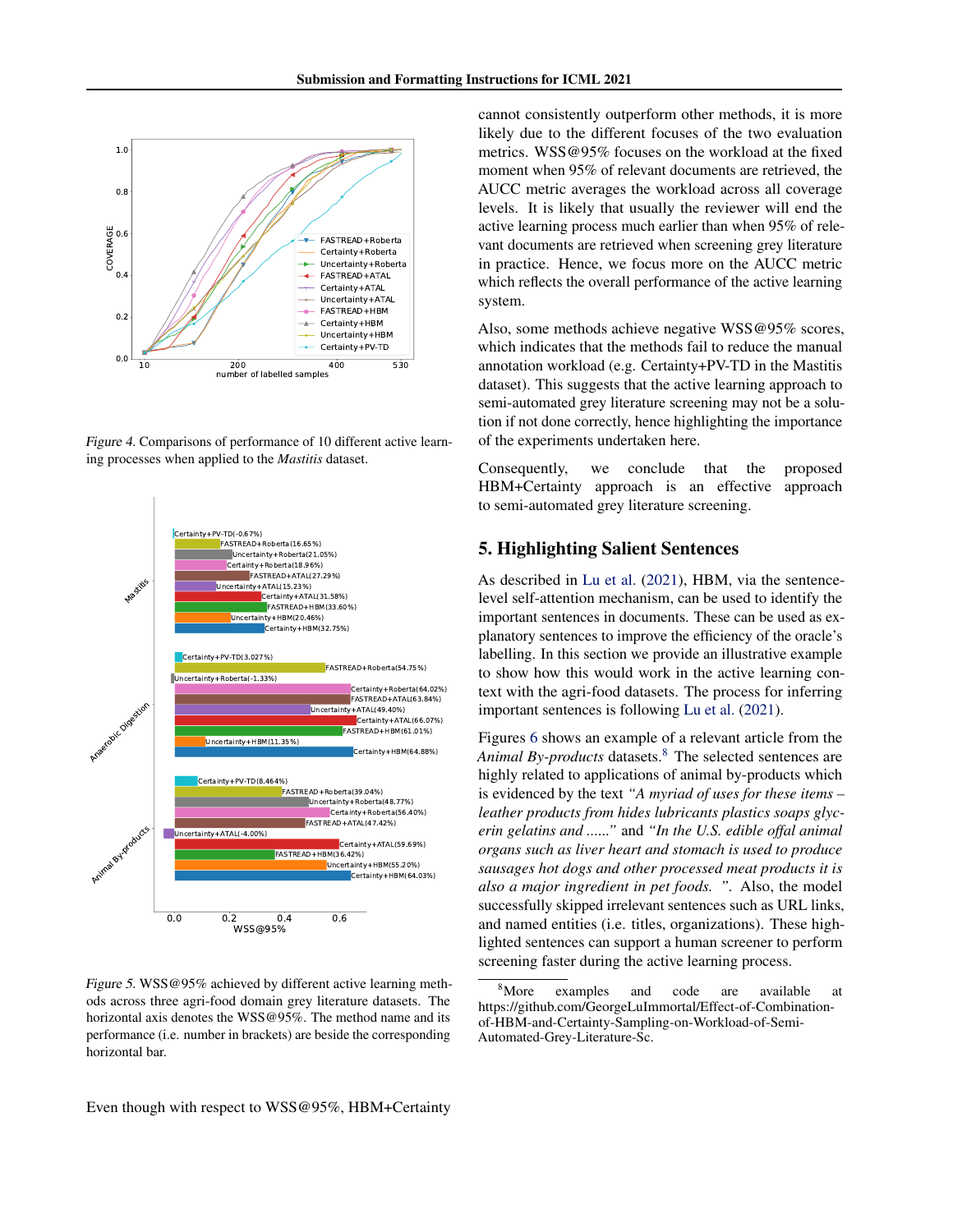<span id="page-7-0"></span>Beef and Pork Byproducts Enhancing the U.S. Meat Industry Bottom Line. Beef and pork production yields more than just what is seen on people plates. Byproducts edible offal inedible offal blood hides and rendered products—in clude virtually all parts of the live animal that are not part of the dressed carcass. These items constitute an estimated percent of the liveweight of a hog and about per cent of the liveweight of cattle. A myriad of uses for these items—leather products from hides lubricants plastics soaps glycerin gelatins and other industrial household cosmetic pharmaceutical and medical supplies—allow the meat industry to capture additional revenue and avoid costs for dis posing of certain edible and nonedible parts of the animal. Exports and other markets for animal byproducts contribute to the value and prof itability of the meat processing industry and. ERS research indicates that a increase in the value of byproducts to processors adds about cents to the average price paid per hundredweight to producers of fed steers slaughter cattle that have been finished on concentrated feed on a per hundredweight basis. Conversely consumer prices for other beef products are lower than they would be without byproduct sales because the processing costs to whole salers of the entire animal are spread across both byproducts and meat. In the U.S. edible offal animal organs such as liver heart and stomach is used to produce sausages hot dogs and other processed meat products it is also a major ingredient in pet foods. In foreign markets demand for U.S. edible offal including variety meats edible byproducts that are segregated chilled and processed under. In U.S. exports of beef/veal and pork edible offal reached a record. Beef/veal and pork edible offal. Beef/veal and pork muscle meat cuts. Source USDA Economic Research Service using USDA Foreign Agricultural Service Global Agricultural Trade System data. sanitary conditions and are inspected for sanitation and wholesomeness by the U.S. Meat Inspection Service is high because of its superior quality and low prices rela tive to domestic products. Over the past years byproducts accounted for more than percent volume of U.S. beef and veal exports and percent volume of U.S. pork exports. Together edible beef/veal and pork byproduct exports account for more than percent of the value of total U.S. beef/veal and pork exports. In beef/veal and pork edible offal exports reached a record level of. billion million more than the previous record set in. Daniel L. Marti dmarti ers.usda.gov Rachel J. Johnson rjohnson ers.usda.gov Kenneth H. Mathews Jr. kmathews ers.usda.gov. This finding is drawn from. Variety Meat Exports and the Global Marketplace by Daniel L. Marti and Rachel J. Johnson in Livestock Dairy and Poultry Outlook LDP USDA Economic Research Service September available at www.ers.usda.gov/ publications/ldp//Sep/ldpm.pdf You may also be interested in. ERS Briefing Room on Cattle available at www.ers.usda.gov/briefing/cattle/ ERS Briefing Room on Hogs available at www.ers.usda.gov/briefing/hogs/

Figure 6. A relevant document concerning animal by-products applications in the *Animal By-products* dataset.

### 6. Conclusions

In order to achieve good performance in semi-automated screening of grey literature, a customised Hierarchical BERT Model combined with certainty-based active learning was proposed. We evaluated our approach against state-ofthe-art active learning strategies from many domains based on three real-world agri-food grey literature datasets. Experimental results show that the proposed method achieved a great improvement with respect to coverage when compared to the baseline methods. Also, we demonstrated that the proposed method dramatically reduced the manual annotation cost while retaining 95% of relevant studies that were reviewed by the users. Also, by demonstrating the highlighted sentences identified by the model, we have shown the effectiveness of HBM+Certainty in selecting important sentences. In the future, we will design experiments to

quantify the utility of the important sentences in helping human annotators with labelling grey literature. We will also explore the usage of HBM+Certainty sampling in the grey literature dataset of different domains such as medicine and politics.

# Acknowledgements

This research was kindly supported by a Teagasc Walshe Scholarship award (2016053) and Science Foundation Ireland (12/RC/2289\_P2).

# References

Adams, J., Hillier-Brown, F. C., Moore, H. J., Lake, A. A., Araujo-Soares, V., White, M., and Summerbell, C. Searching and synthesising 'grey literature'and 'grey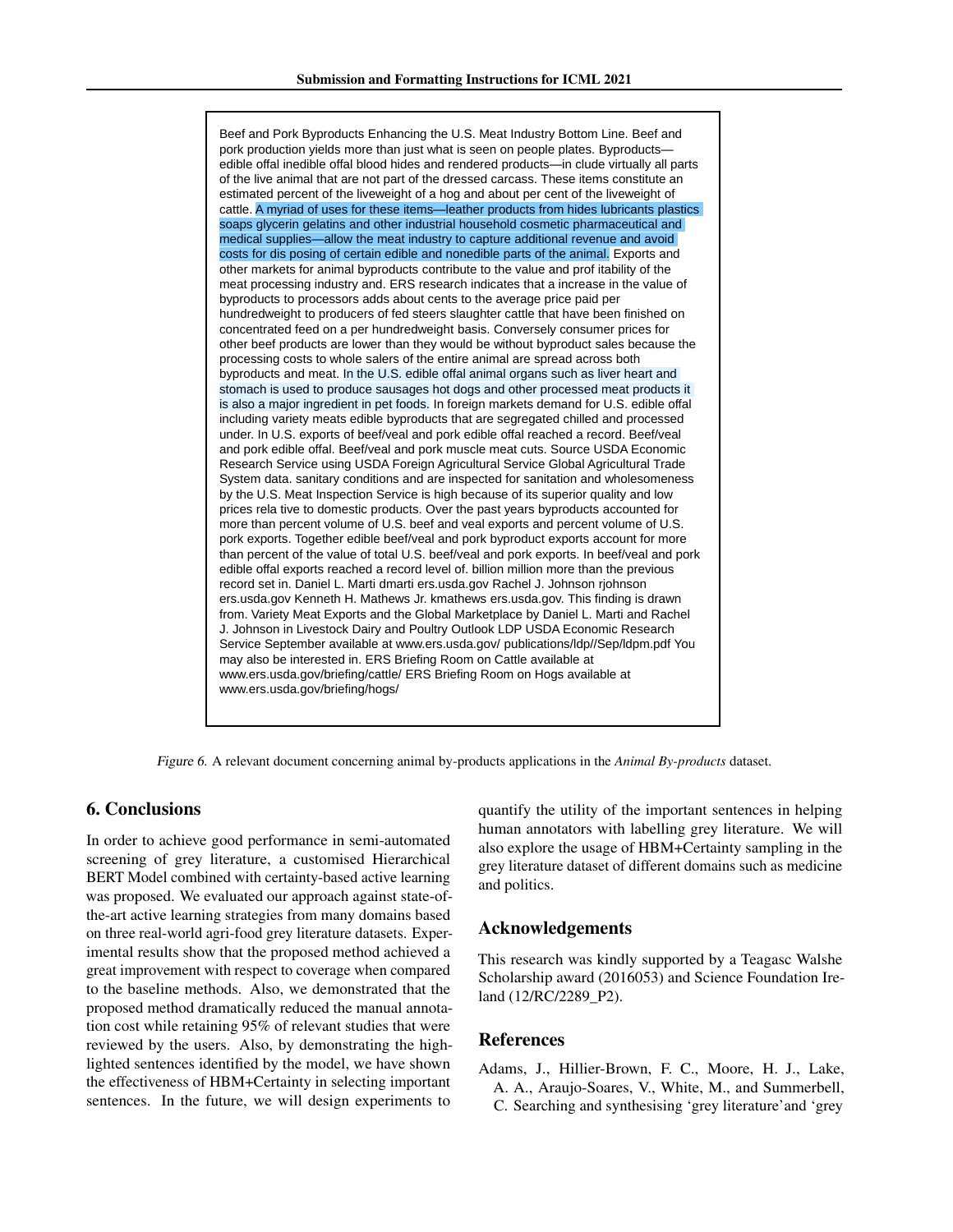<span id="page-8-0"></span>information'in public health: critical reflections on three case studies. *Systematic reviews*, 5(1):1–11, 2016.

- Bekhuis, T. and Demner-Fushman, D. Screening nonrandomized studies for medical systematic reviews: a comparative study of classifiers. *Artificial intelligence in medicine*, 55(3):197–207, 2012.
- Carvallo, A. and Parra, D. Comparing word embeddings for document screening based on active learning. In *BIRNDL@ SIGIR*, pp. 100–107, 2019.
- Chen, Y., Mani, S., and Xu, H. Applying active learning to assertion classification of concepts in clinical text. *Journal of biomedical informatics*, 45(2):265–272, 2012.
- Choi, S., Ryu, B., Yoo, S., and Choi, J. Combining relevancy and methodological quality into a single ranking for evidence-based medicine. *Information Sciences*, 214: 76–90, 2012.
- Cormack, G. V. and Grossman, M. R. Engineering quality and reliability in technology-assisted review. In *Proceedings of the 39th International ACM SIGIR conference on Research and Development in Information Retrieval*, pp. 75–84, 2016.
- Devlin, J., Chang, M.-W., Lee, K., and Toutanova, K. Bert: Pre-training of deep bidirectional transformers for language understanding. *arXiv preprint arXiv:1810.04805*, 2018.
- Farace, D. and Frantzen, J. Sixth international conference on grey literature: work on grey in progress. In *Grey literature 2004 conference proceedings Amsterdam: TextRelease*, 2004.
- Godin, K., Stapleton, J., Kirkpatrick, S. I., Hanning, R. M., and Leatherdale, S. T. Applying systematic review search methods to the grey literature: a case study examining guidelines for school-based breakfast programs in canada. *Systematic reviews*, 4(1):138, 2015.
- GROSSMAN, M. R. and Cormack, G. Continuous active learning for tar. *The Journal*, 2016.
- Hashimoto, K., Kontonatsios, G., Miwa, M., and Ananiadou, S. Topic detection using paragraph vectors to support active learning in systematic reviews. *Journal of biomedical informatics*, 62:59–65, 2016.
- Hu, R., Delany, S. J., and Mac Namee, B. Egal: Exploration guided active learning for tcbr. In *International Conference on Case-Based Reasoning*, pp. 156–170. Springer, 2010.
- Lan, Z., Chen, M., Goodman, S., Gimpel, K., Sharma, P., and Soricut, R. Albert: A lite bert for self-supervised

learning of language representations. *arXiv preprint arXiv:1909.11942*, 2019.

- Le, Q. and Mikolov, T. Distributed representations of sentences and documents. In *International conference on machine learning*, pp. 1188–1196, 2014.
- Liu, Y., Ott, M., Goyal, N., Du, J., Joshi, M., Chen, D., Levy, O., Lewis, M., Zettlemoyer, L., and Stoyanov, V. Roberta: A robustly optimized bert pretraining approach. *arXiv preprint arXiv:1907.11692*, 2019.
- Lu, J. and MacNamee, B. Investigating the effectiveness of representations based on pretrained transformer-based language models in active learning for labelling text datasets. *arXiv preprint arXiv:2004.13138*, 2020.
- Lu, J., Henchion, M., Bacher, I., and MacNamee, B. A sentence-level hierarchical bert model for document classification with limited labelled data. *arXiv preprint arXiv:2106.06738*, 2021.
- Ma, Y. *Text classification on imbalanced data: Application to Systematic Reviews Automation*. PhD thesis, University of Ottawa (Canada), 2007.
- Miwa, M., Thomas, J., O'Mara-Eves, A., and Ananiadou, S. Reducing systematic review workload through certaintybased screening. *Journal of biomedical informatics*, 51: 242–253, 2014.
- Nghiem, M.-Q. and Ananiadou, S. Aplenty: annotation tool for creating high-quality datasets using active and proactive learning. In *Proceedings of the 2018 Conference on Empirical Methods in Natural Language Processing: System Demonstrations*, pp. 108–113, 2018.
- Przybyła, P., Brockmeier, A. J., Kontonatsios, G., Le Pogam, M.-A., McNaught, J., von Elm, E., Nolan, K., and Ananiadou, S. Prioritising references for systematic reviews with robotanalyst: a user study. *Research synthesis methods*, 9(3):470–488, 2018.
- Ros, R., Bjarnason, E., and Runeson, P. A machine learning approach for semi-automated search and selection in literature studies. In *Proceedings of the 21st International Conference on Evaluation and Assessment in Software Engineering*, pp. 118–127, 2017.
- Saha, T. K., Ouzzani, M., Hammady, H. M., Elmagarmid, A. K., Dhifli, W., and Hasan, M. A. A large scale study of svm based methods for abstract screening in systematic reviews. *arXiv preprint arXiv:1610.00192*, 2016.
- Sanh, V., Debut, L., Chaumond, J., and Wolf, T. Distilbert, a distilled version of bert: smaller, faster, cheaper and lighter. *arXiv preprint arXiv:1910.01108*, 2019.